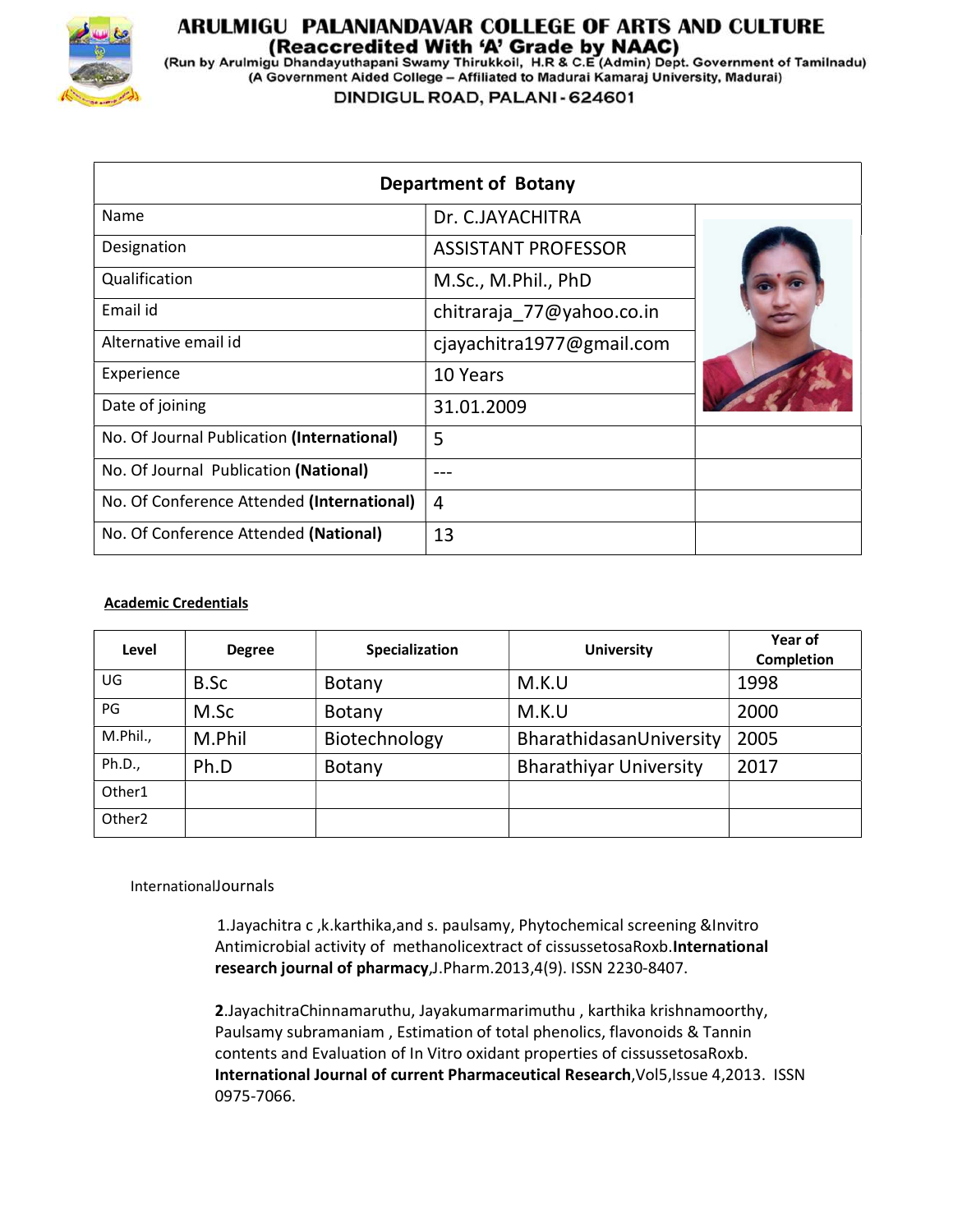3. Jayachitra ,c ,Jamuna .s ,and Paulsamy s, Invitro anti diabetic potential of Traditional Medicinal climber, CyphostemmaSetosum (Roxb.) Alston.International Journal of Recent Advances in Multidisciplinary Research,vol.03,Issue 07,pp.1627- 1629,July 2016. ISSN 2350-0743.

4. Chinnamaruthu Jayachitra, Senguttuvan Jamuna, Subramaniam Paulsamy, Evaluation of traditional medicinal Plant, Cissus setose Roxb.(Vitaceae) for antiulcer property. Saudi Journal of Biological Sciences 25(2018) 293-297 ISSN 1319-562x

5. C.Jayachitra, Invitro Antimicrobial Activity of CissusSetosaRoxb. Journal of Emerging Technologies and innovative Research(JETIR) March 2019 Volume 6, Issue 3. ISSN-2349-5162

| <b>Name of the Seminar</b>                                                                                                                  | <b>Topic</b>                                                                                        | <b>Place and Date</b>                                                                                  |
|---------------------------------------------------------------------------------------------------------------------------------------------|-----------------------------------------------------------------------------------------------------|--------------------------------------------------------------------------------------------------------|
| 1.National seminar on<br>Nature<br>&<br><b>Biodiversity conservation</b>                                                                    | Human impact of Bio-<br>diversity                                                                   | Sadakathullah APPA college,<br>Rahmath Nagar, Tirunelveli<br>31.01.21011                               |
| cyclonic<br>2. National<br>seminar<br>on<br>changes and its impact on marine<br>biodiversity                                                | The impacts of climate<br>change on biodiversity of<br>plant & animal species                       | Virudhunagar Hindu Nadar's<br>Senthil kumara Nadar college,<br>Virudhunagar 09.02.2012 &<br>10.02.2012 |
| conference<br>3. National<br>Level<br>on<br>trends<br>exploration,<br>recent<br>in<br>Achievement and development in<br>biological sciences | Biotechnology and its<br>Applications                                                               | Chikkaiah Naicker college, Erode<br>09.03.2012 & 10.03.2012                                            |
| 4.Regional<br>Science<br>congress<br>on<br>science for shaping the future of<br>India                                                       | Evaluation of protease<br>enzyme activity from<br>calotropis gigantean for<br>unhairing animal skin | Kongunadu arts & science<br>college, Coimbatore 15.12.<br>2012 & 16.12.2012.                           |
| 5. National level seminar on medicinal<br>plant diversity- threats conservation<br>& prospective                                            | Conservation of medicinal<br>plants                                                                 | APA Arts college for Women,<br>Palani<br>01.03.2013                                                    |
| 6.International<br>conference<br>on<br>advances in numerical analysis &<br>applied mathematics                                              | Application of mathematics<br>in Biological sciences                                                | APA Arts college for Women,<br>Palani 24.08.2013                                                       |
| 7.National conference<br>global<br>on<br>opportunities<br>for<br>recent<br>developments<br>science<br>in<br>and<br>technology               | Bioindicators in human<br>environment ISBN: 978-93-<br>82323-26-6                                   | Rev.Jacob memorial Christian<br>college, Ambilikkai 08.02.2014                                         |